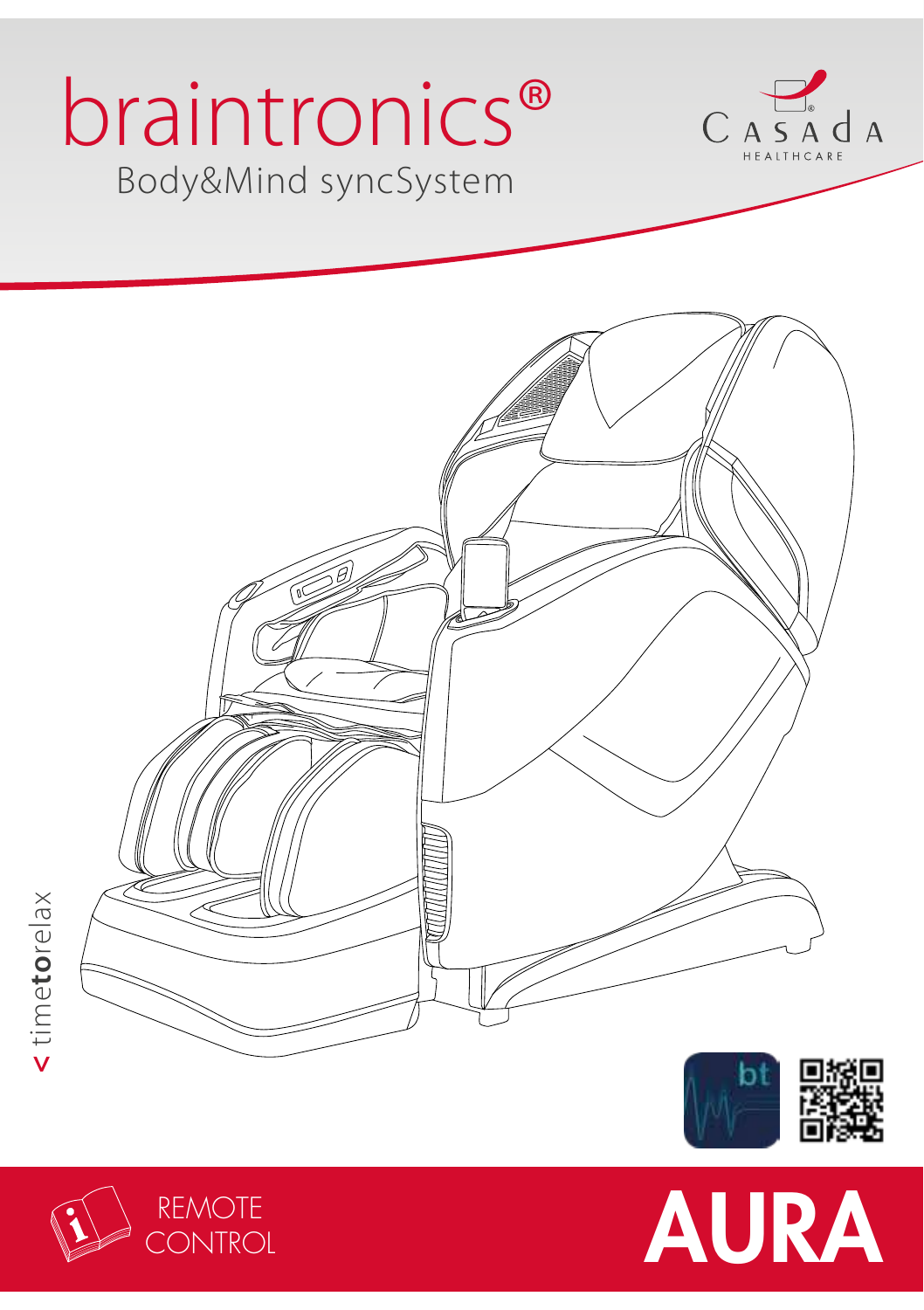

## **<** time**to**relax

Since the company was founded back in the year 2000, the name CASADA has become synonymous with high-quality products in the wellness and fitness sector.

Today, CASADAdevices are available worldwide. Continuous development, unmistakable design and a strict focus on improving quality of life are just as much characteristic of CASADA products as reliable and top-class quality.

# Congratulations!

Thank you for choosing a massage chair from the Casada family. We are pleased to be able to support your personal health.

Please read the operating instructions carefully to familiarise yourself with the correct handling and function in detail.

We hope you enjoy using your personal AURA massage chair.

## **Contents**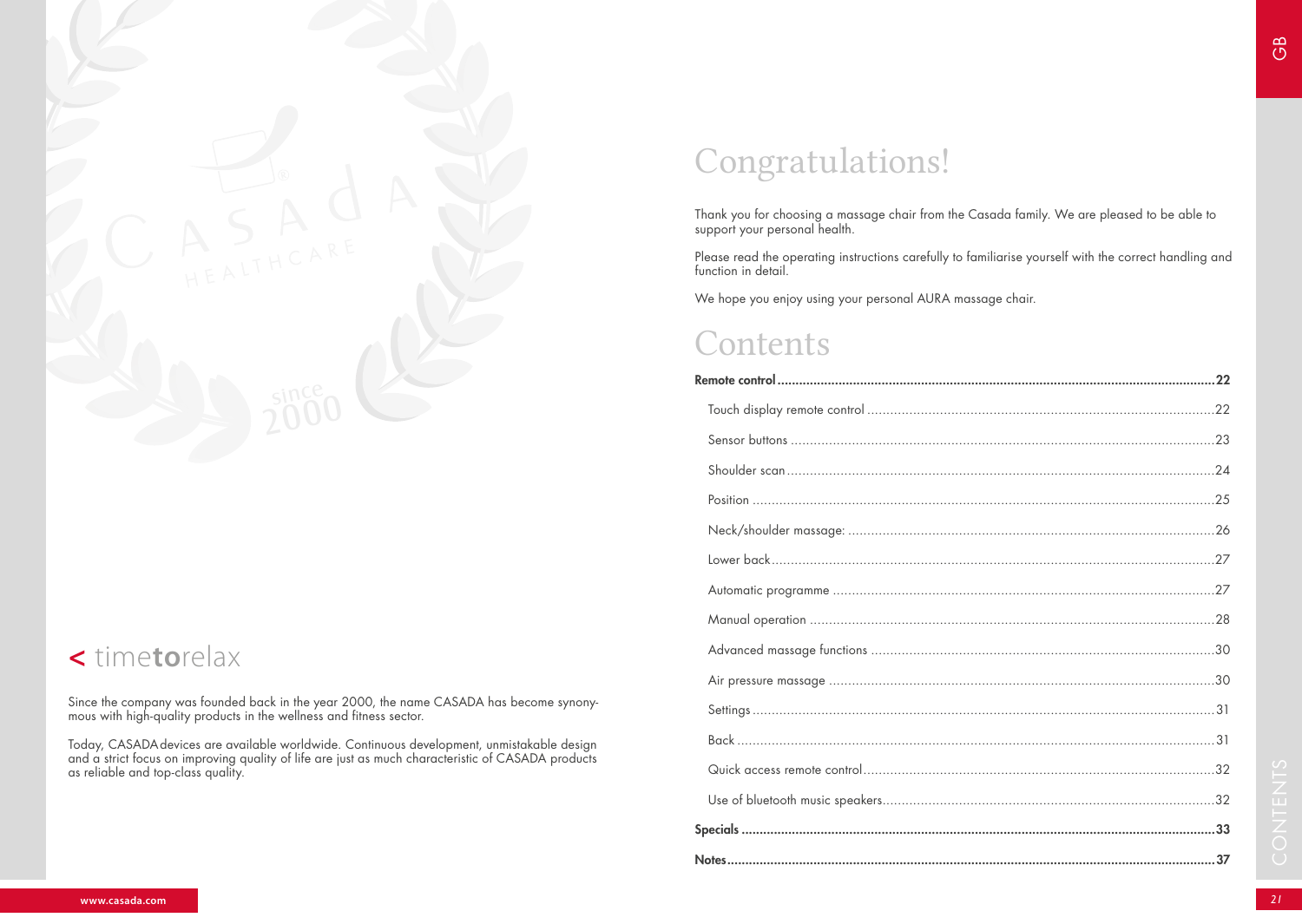#### TOUCH DISPLAY REMOTE CONTROL SENSOR BUTTONS

#### 1. ON/OFF button:

- (on the top of the remote control)
- Press this button to start the massage chair. The backrest and footrest of the massage chair will automatically move to the starting position. The main screen appears on the display.
- Press this button again to stop all massage functions. The massage mechanism, the backrest and the footrest return to their original position. The massage chair is no longer in operation.

#### 2. Main screen

There are 6 massage modes available:

This option is displayed in the upper right corner of the

- Neck/shoulder
- Lower back
- Auto

Settings:

main page.

- Manual
- Extended
- Air pressure massage
- 3. Sensor buttons



# Remote control



AUTO: Press this button to start the "Automatic" massage mode (the default setting is "Demo" Massage).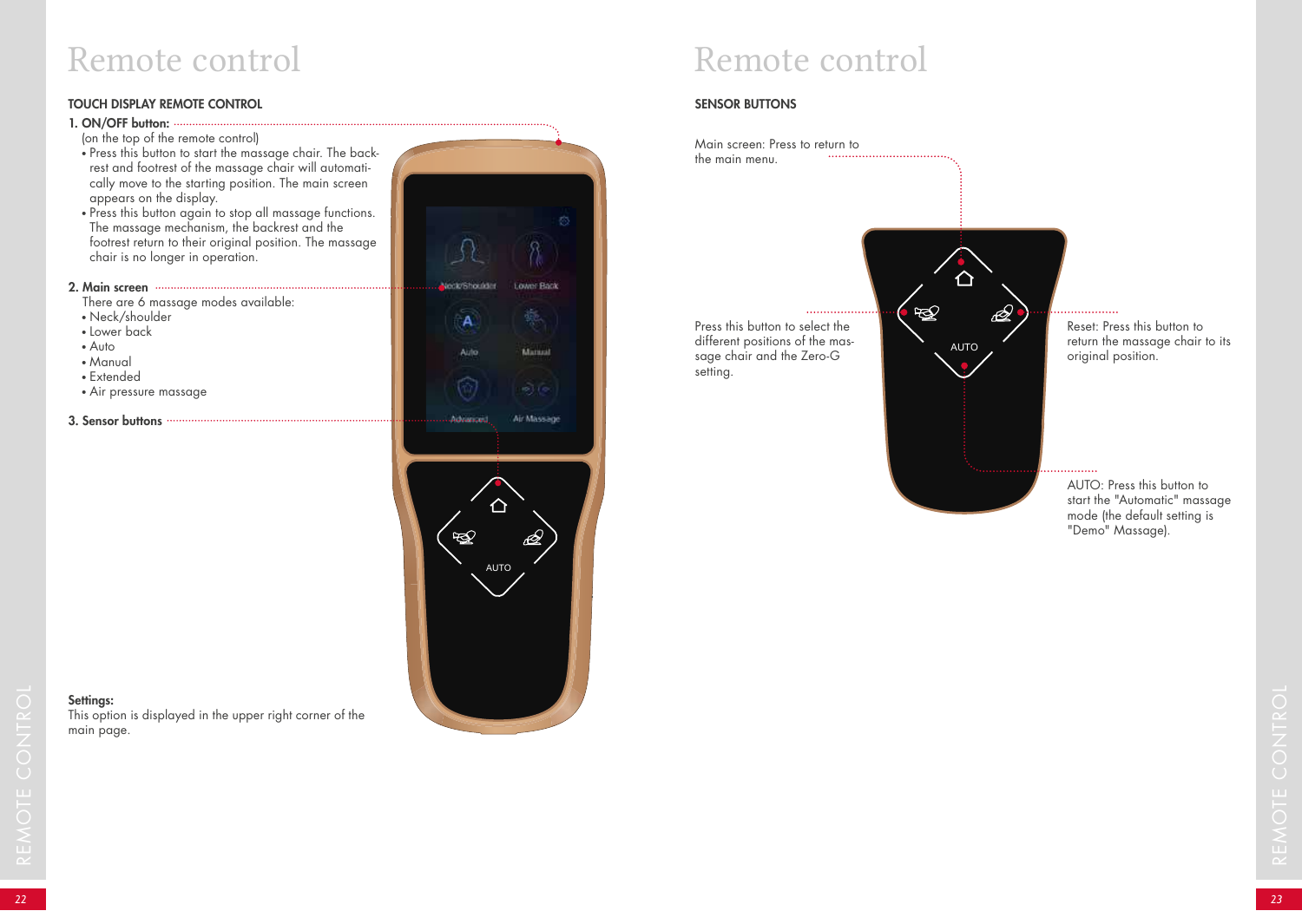#### SHOULDER SCAN:

First select one of the massage functions "Neck/shoulder" / "Lower Back" / "Auto" / "Manual" to adjust the massage mechanism to the most suitable position. This scan is activated only once after each power-up. A beep sounds when the scan is complete.



# Remote control

#### POSITION:



#### 1. FOOTREST:

Press this button to raise, lower, extend, or retract the footrest. The extension of the footrest can be adjusted. By touching the sensor button on the display, the footrest is reset.

#### 2. ADJUSTMENT BUTTON FOR THE BACKREST:

Press this button to raise or tilt back the backrest. Press again to stop at the desired position.

#### 3. ZERO-G BUTTON:

Press this button to activate the Zero-Gravity position (the most relaxed and comfortable position). Press again to return to the last position. This button cannot be activated in conjunction with the "Stretch" function.

#### 4. LED BUTTON:

*<sup>24</sup> <sup>25</sup>* REMOTE CONTROL Press this button to turn the Casada logo LED light on the side panels on or off.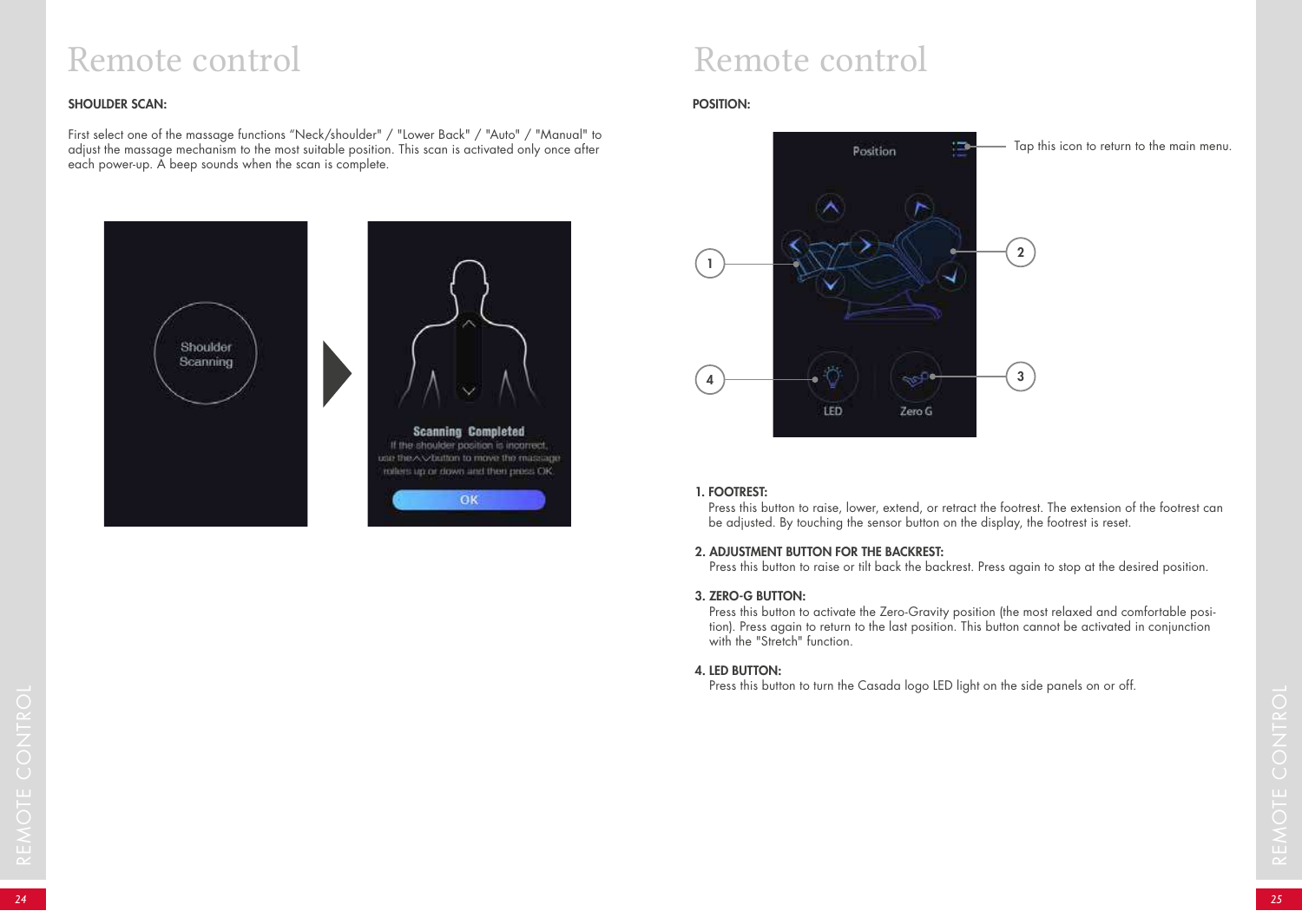#### 1. NECK/SHOULDER MASSAGE:

- Select the "Neck/shoulder" function on the main page of the remote control.
- There are 4 massage modes to choose from.
- After the selection, the appropriate massage begins. The remote control switches to the adjustment page.







Phoenix

40

Mechanism

ß,

**Intensity** 

 $\mathbb{Z}_2$ 

**Domuth** 

Speed:

#### FUNCTION ADJUSTMENT PAGE

This page is displayed when you select these 4 functions: 'Neck|shoulder' | 'Lower back' | 'Auto' | 'Manual':

- 4D massage mechanisms: The intensity can be regulated over 8 levels (massage intensity of the automatic function is preset).
- Kneading resistance, air pressure intensity, and tapping speed can be adjusted over 5 levels. (Kneading strength and tapping speed are preset, while air pressure intensity can be adjusted).
- The Return button is located in the upper left corner of the page. Tap here to return to the previous page.
- The main page control button is located in the upper right corner of the page. Tap here to return to the main page. Press the sensor button to return to the main page and the current programme.
- The remaining massage time is displayed in the upper left corner of the page.
- Time: 15 minutes are set as standard after the beginning of the massage. Touch the time display to change the time lapse in the order of 15 | 20 | 25 | 30 | 5 | 10 | 15 minutes.
- The active massage method is displayed at the top right of the page. The four symbols stand for: Kneading, tapping, shiatsu, rolling.

# Remote control

#### 2. LOWER BACK

- There are 4 automatic massage programmes available. Select one of 4 automatic programmes to start the massage.
- Tap this icon to open the interface for "Lower back".



#### 3. AUTOMATIC PROGRAMME

- Tap on this icon to open the interface for the automatic programmes.
- 8 automatic massage programmes are available. Select one of the 8 automatic programmes to start the massage.

Audio





**Hojuvenate** 

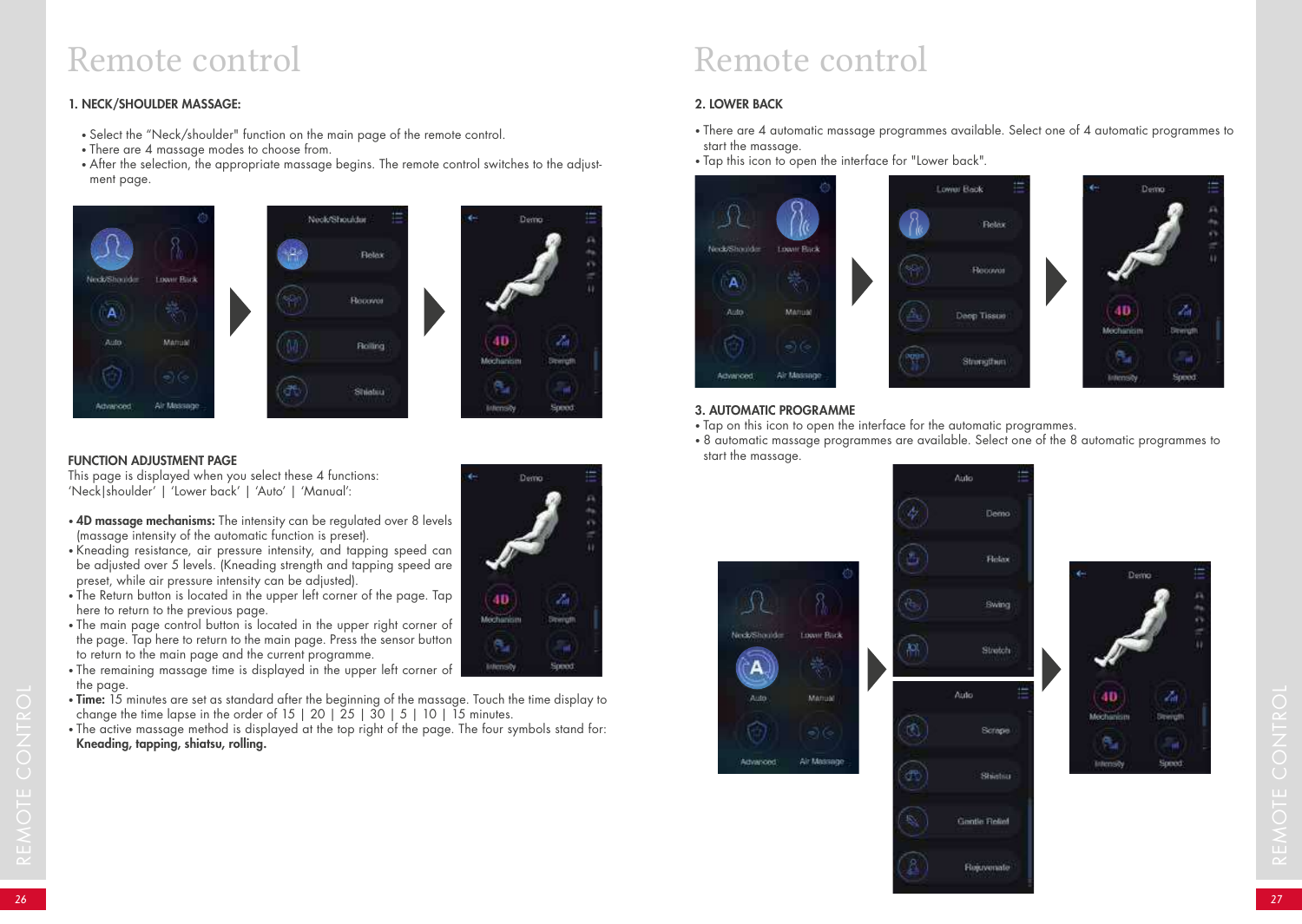#### 4. MANUAL OPERATION

#### Tap this icon to go to the [Manual] page.

- There are 4 programmes for different partial massage areas to choose from.
- Select the desired programme, then the automatic programme will start.
- The functions Kneading | Tapping | Shiatsu have two massage techniques.



NOTE: Press the Kneading, Tapping, or Shirstsu mode once to enter mode 1. Press again to switch to mode 2. Press the Minimal starts the builder for colling.<br>
<br>
29 *29* REMOTE: Press the builder for colling.<br>
<br>
<br>
<br>
<br>
<br>
<br> NOTE: Press the Kneading, Tapping, or Shiatsu mode once to enter mode 1. Press again to switch to mode 2. Press the button the third time to cancel the selection. Only one massage mode is available for rolling.

# Remote control

#### If the manual function is activated, you will be taken to this page:

- When the 4D massage mechanism is located in the neck & shoulders / back / midsection, the massage intensity is automatically regulated, allowing a more careful massage pressure to be achieved.
- Kneading strength and tapping speed are adjustable over 5 levels. With the exception of the Full Back position, the intensity at the Neck & Shoulders / Back / Hip positions cannot be adjusted. The air pressure intensity is adjustable over 5 levels.
- Regulation of the massage mechanism:

This can be done in the Full Back position including up and down movement and width adjustment of the massage rollers to activate point or partial massage.

- Point massage is massage focused on a certain point of the body with kneading, tapping, and shiatsu massage.
- Partial massage is massage focused over an 8 cm interval of the body area, including kneading, tapping, shiatsu, and rolling massage.



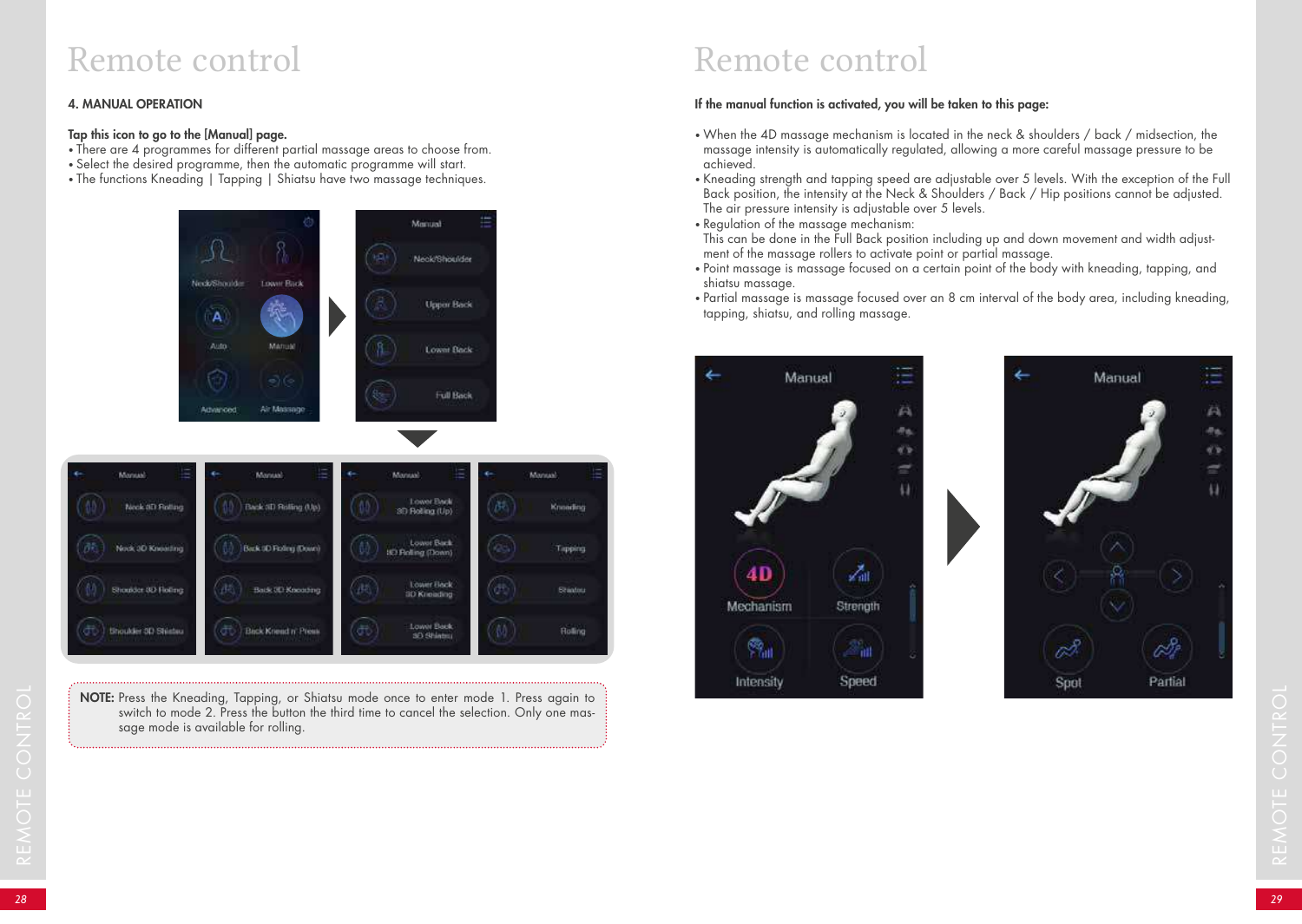#### 5. ADVANCED MASSAGE FUNCTIONS

- On the main page, select "Advanced".
- Choose from 4 basic programmes: Warmth, Fast Air, 3D calf, kneading or foot kneading massage. You can use all functions at the same time.

#### After selection, the appropriate massage begins:

| Warmth:          | The massage chair has a heating function. This enables a more intensive                                                                              |
|------------------|------------------------------------------------------------------------------------------------------------------------------------------------------|
|                  | massage effect after being switched on.                                                                                                              |
| <b>Fast Air:</b> | This programme applies to a special air massage mode on arms and midsec-<br>tion, but cannot be used in conjunction with the "Air massage" function. |
| Calves:          | This massage is a kneading massage for calves.                                                                                                       |
| Foot massage:    | The foot massage mechanism simulates the human hand to knead the feet.                                                                               |



#### 6. AIR PRESSURE MASSAGE

- Select the "Air pressure massage" function on the main page.
- Select the body areas: Shoulder, arm, lower back, calf. It is possible to use them in conjunction with each other. The air pressure intensity can be adjusted.

#### After selection, the appropriate massage begins.

Air Maissar 12:21 **New School Ast** *Course That <sup>30</sup> <sup>31</sup>* REMOTE CONTROL



# Remote control

#### 7. SETTINGS

#### Selection buttons:

- Language selection
- Volume
- Adjust the "Sleep Time" of the Screen
- Screen brightness adjustment





#### 8. BACK

Click the Back button  $\equiv$  at the top right corner of the page to return to the previous page.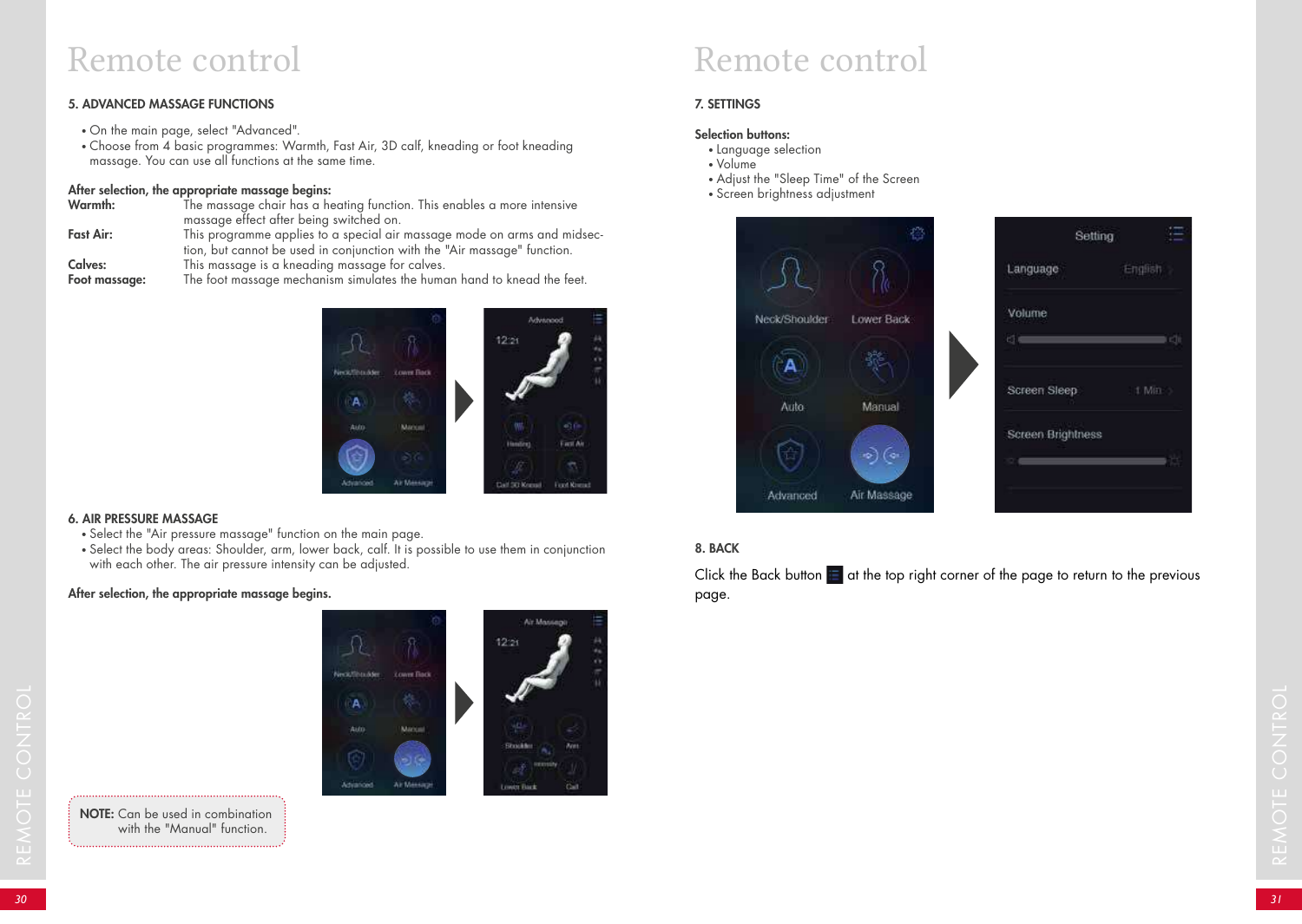#### 9. QUICK ACCESS REMOTE CONTROL



Pause: Pause and start button of the massage function

#### 10. USE OF BLUETOOTH MUSIC SPEAKERS:

- 1. Switch on the Bluetooth function of the device (e.g. mobile phone).
- 2. Search for the massage chair Bluetooth name Aura music and connect to it. (PW: 9999)
- 3. The connection is established. The Bluetooth music speakers can play the music of the device.

#### AFTER USE

- 1. Switch off the main switch on the device.
- 2. Push the on/off switch to the "O" position.
- 3. Disconnect the mains plug.

#### WARNING

After use, it is recommended that the power switch be set to OFF and the mains plug be unplugged, otherwise accidents and personal injury may result.

# Specials

#### **BRAINTRONICS®**



Braintronics® technology synchronises your brainwaves through audio stimulation. Combined with a specially developed massage programme your stress-ridden body will be able to relax. No matter whether you'd like to relax, dream or learn – anything's possible.

#### **SHIATSU**



Shiatsu (finger press) is a form of body therapy originating in Japan. The massage technique consists of soft, rhythmic, far-reaching stretches and rotations. The aim of Shiatsu is to simulate individual parts of the body and to mobilise the muscles.

#### 3D MASSAGE



In this new technique, the massage robot not only moves upwards and downwards, but also forwards and backwards.

#### KNEADING



Skin and muscles are either clasped and kneaded between the thumb and the index finger or with both hands. This massage technique is used in particular to ease tension.

#### TAPPING



**DOOS** ိဝိ

Short, tapping movements are performed with the edge of the hand, the palm or the fist. This promotes blood circulation in the skin and softens tense muscles. If tapping is performed at lung height, this can improve the release of mucus in the lung.

#### KNEAD & TAP (DUAL ACTION)

The techniques of kneading and tapping are combined in order to relieve tension and stimulate blood circulation at the same time.

#### ROLLING



 $\pm$  1

Pleasant alternation between relaxation and releasing the muscles – also perfectly suited for a final massage, for relaxation and recovery of the muscles.

#### CARBON HEATING



2. Push the on/off switch to the "O" position.<br> **3.** Disconnect the mains plug.<br> **3.** Disconnect the mains plug.<br> **3.** Disconnect the mains plug.<br> **3.** After use, it is recommended that the power switch be set to OFF and t Deeply penetrating Carbon infrared heat, blood vessels expand, the blood flow increases and the muscle tone is reduced. In addition, it carries out a highly beneficial effect on nerve cells, which are responsible for reporting pain to the brain.

#### SOLE ROLLER



The foot massage stimulates the nerve endings and certain organs of the body, which also relaxes the muscles.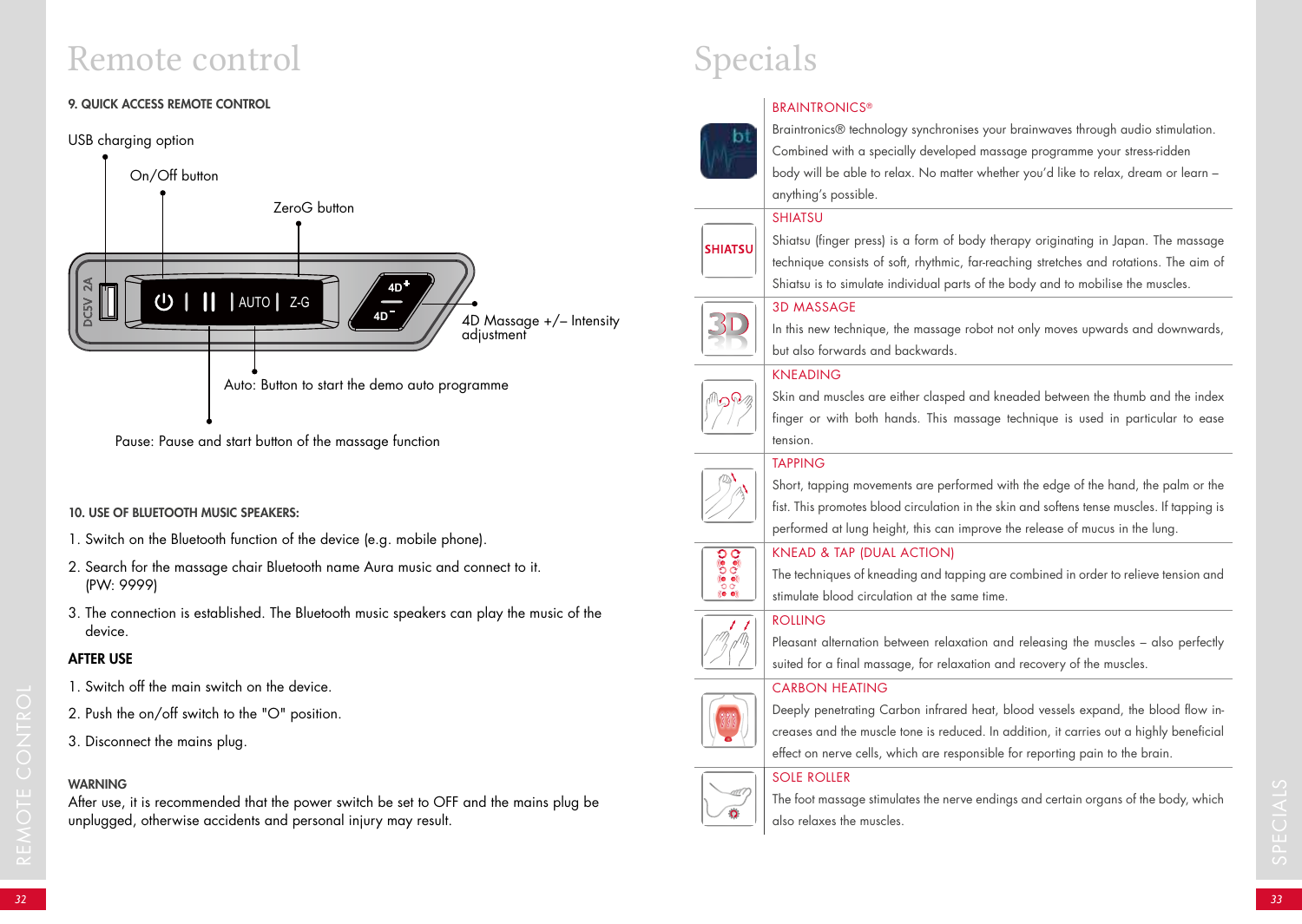

#### AIR COMPRESSION

Rising and receding airbags have a pumping motion which produces natural muscle reflexes. This is particularly beneficial in the calf and foot area.

#### L-SHAPE

You can expect a profound full body massage from the neck down to the buttocks.



## With this automatic program the massage heads are working very close to your

body, they massage the whole back down to your buttocks. The S-shaped mechanic is constructed after the natural anatomy of the spine.



#### ZERO SPACE

For the lying-position the massage chair moves forward and therefore requires very little distance to the wall behind. Space saving and comfortable!



### ZERO GRAVITY

You put yourself in the position of an astronaut – that "weightless feeling".

#### AUTOMATIC

Specifically developed automatic programmes for the whole body, which offer a big range of different massage techniques. Additionally you can also turn on the heating function, if you'd like.



**AUTO** 

### BACK AREA

An individual applicable to any size massage area.



#### ADJUSTABLE FOOTREST

The footrest can be extended, this way it is adaptable to different body sizes.



#### RECLINING POSITION

The adjustability of the backrest and footrest contributes to personal well-being of the body position.



#### ADJUST SHOULDER

The massage heads can be moved upward or downward to a suitable position in<br>
the shoulder area.<br> **34**<br>
34 The massage heads can be moved upward or downward to a suitable position in the shoulder area.

# Specials Specials Specials Specials Specials Specials Specials Specials Specials Specials Specials Specials Specials Specials Specials Specials Specials Specials Specials Specials Specials Specials Specials Specials Specia



### AIR INTENSITY

Adjustable airbag massage intensity.

#### AIR AREA



Airbag-Massage für den ganzen Körper. Verschiedene Bereiche sind einzeln steuerbar.

## SPOT

The massage heads can massage a particular spot.



 $\rightarrow$ 

### SPEED

Massage speed is adjustable.

### **WIDTH**

The distance between the both massage heads can be set (narrow, medium and wide)

## **MUSIC**



Further relaxation and fun with the music function.

#### BLUETOOTH

Wireless data transmission.

#### HUMAN HANDS FEELING



Specially designed massage heads imitate the hand motion of a professional masseur. The maximum stretch space is 6,5 cm, and the maximum stretch angle is 41 degrees, so the mechanical hands can do effective massage to human cervical vertebra thoracic vertebra and lumbar vertebra.

#### USB-CHARGER



While you relax, the integrated USB port can supply, for example, your phone with power.

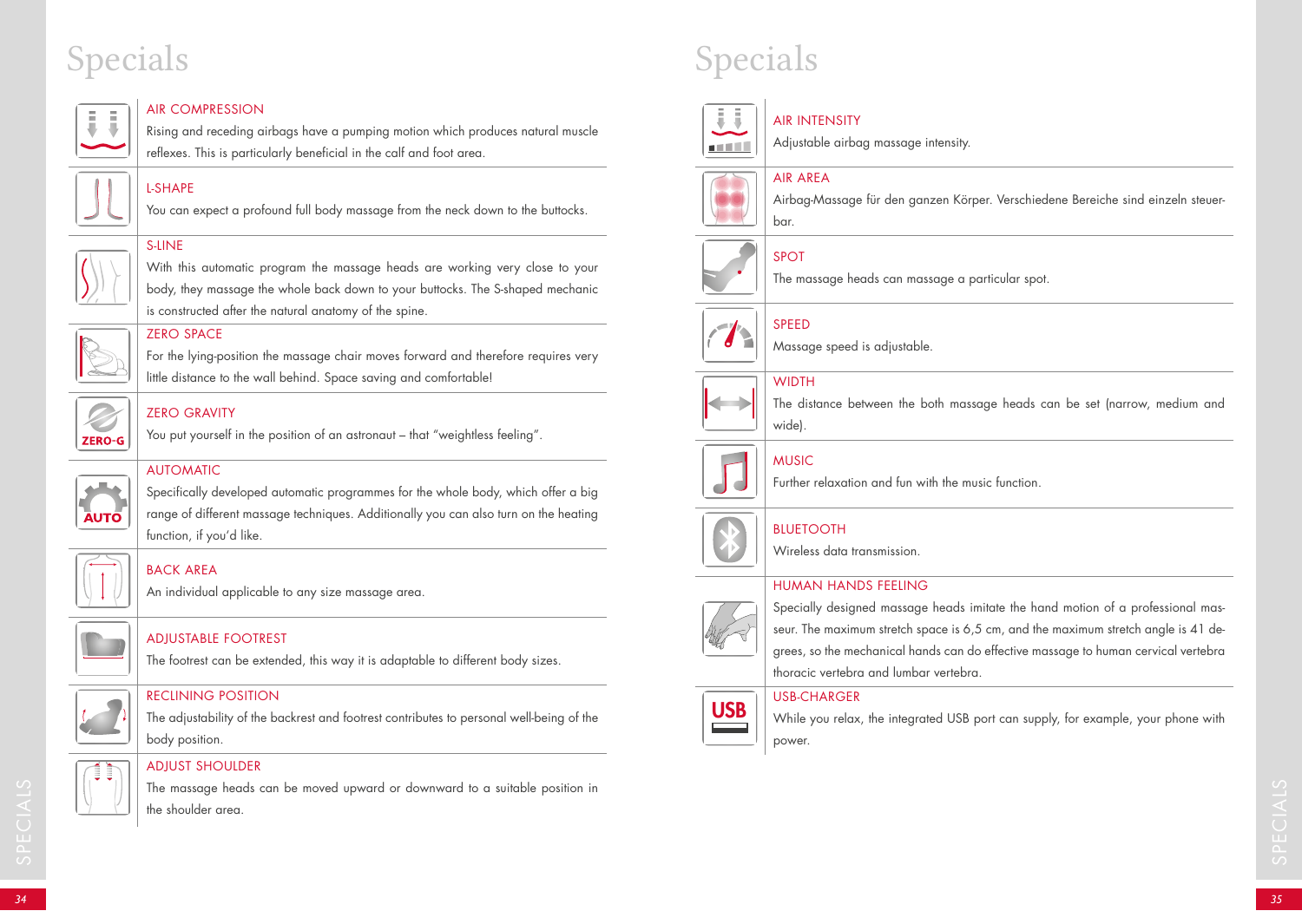#### QUICK START

With one touch the quick start buttons in your armrest allow you to control the most important functions.

#### ARTHROSE TRACTION

Arthrosis Traction consists of gentle stretching pressure. It has a stimulating effect on the cartilages, which enhances the transport of bodily fluids, nutrients absorbation and can alleviate symptoms of arthrosis.



#### WAIST STRETCH

Airbags in the lower area of the back ensure gentle stretching of the pelvis. Effectively counteracts tensions.

#### HEATED ROLLERS



The massage chair comes with the most innovative comfortable back heating on the market so far. The rollers heat up by themselves and simulate hot stones to warm the muscles. Compared to conventional heating systems, this provides a greater surface area to apply heat from your neck all the way to the back of your thighs.



### DUAL SENSOR BODY SCAN

The massage chair performs a body scan to capture the main areas of the neck and back to ensure optimal pressure throughout the massage. The scan technology detects the height of your shoulders, that can be modified after the scan, if required.

#### BLUETOOTH AMPHITHEATRE SOUND SPEAKERS



The massage chair is equipped with Bluetooth technology and an amphitheatre sound system that reduces ambient noise and boosts your sound experience. In this way you can enjoy your massage even with your favourite meditation application or your favourite music. We recommend starting the Bluetooth speakers with the lowest volume before playing music and then gradually increasing them to your desired level.

#### SLIM LCD TOUCH SCREEN REMOTE CONTROL



Using the touch screen, you can select your desired massage comfortably and adjust all other settings. You can navigate through the menu by clicking the buttons to select Neck/Shoulder, Lower Back, Auto, Manual, Advance or Air Massage. Optionally, you can set the massage time to a period of 5 minutes, starting from 5 minutes up to 30 minutes.

#### BACK STRETCH ROLLING

Targeted stretch massages activate the body and have an invigorating effect on the whole body.

# Specials Specials Specials Specials Specials Specials Specials Specials Specials Specials Specials Specials Specials Specials Specials Specials Specials Specials Specials Specials Specials Specials Specials Specials Specia

#### SHOULDER GRASP

Targeted kneading massage in the shoulder/neck area – ideal for easing tension and pain in this area.



#### ACUPRESSURE POINTS

Key acupressure points are massaged.

#### **REFLEXOLOGY**



Reflexology regenerates foot muscles and has a harmonizing effect on almost all organs inside your body.